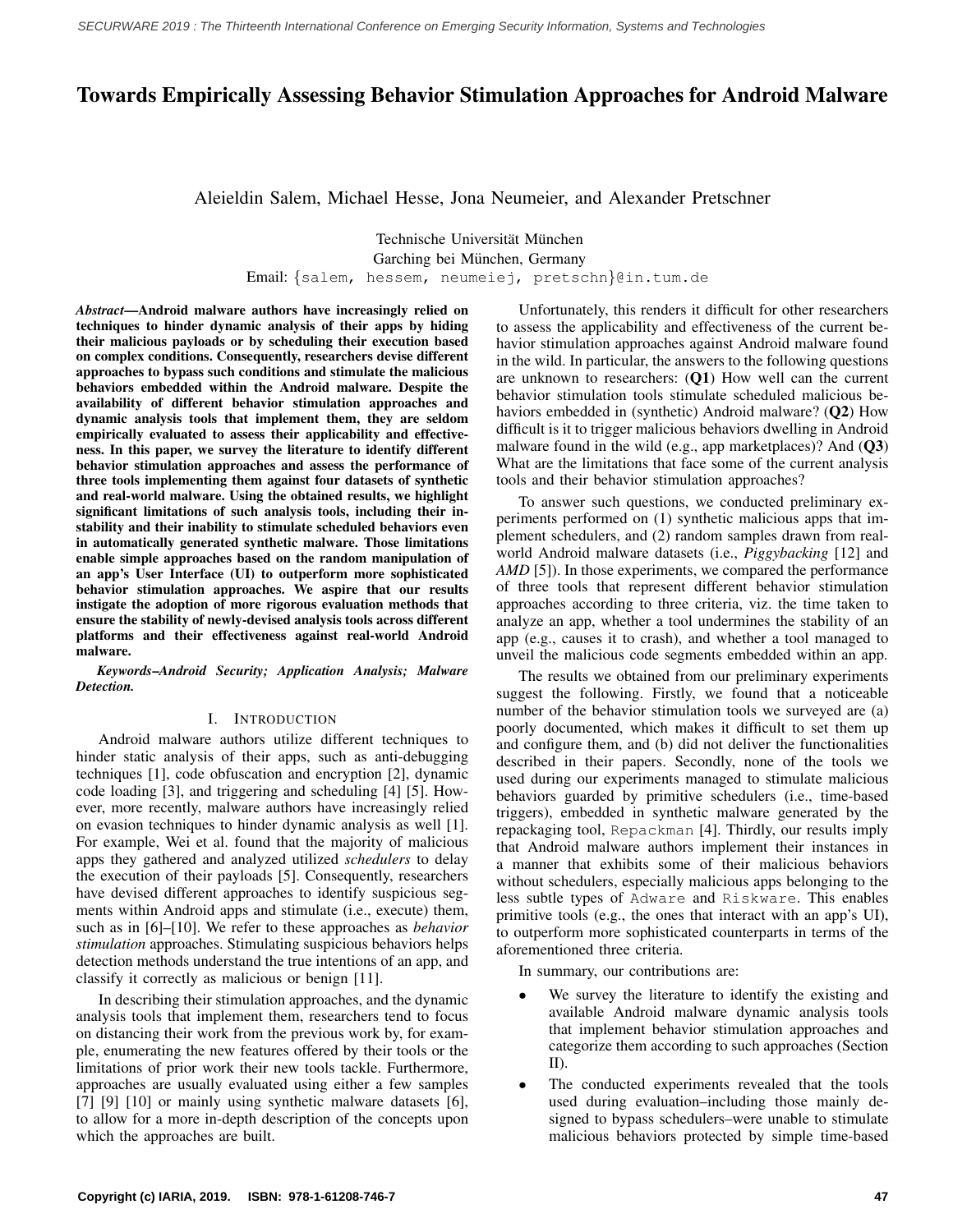triggers. We found that maintaining the stability of test apps is more important than the complexity of a tool's stimulation approach as it increases its chances to stimulate malicious behaviors in malware (Sections [III](#page-2-0) and [IV\)](#page-3-0).

We [share](http://goo.gl/az8CHn) with the research community the results of our experiments to verify, reproduce, and improve upon our findings.

### II. STIMULATION APPROACHES

<span id="page-1-0"></span>We surveyed the literature in pursuit of dynamic analysis tools that (a) implement any behavior stimulation approach, and (b) are designed to analyze Android malware or, at least, accommodate for malicious apps. Tools such as TriggerScope [\[13\]](#page-5-11), for instance, which identifies logicbased triggers embedded within an Android app, but does not include modules to stimulate behaviors within the app were ruled out. Using such criteria, we so far managed to identify 11 dynamic analysis tools with behavior stimulation modules, as seen in Table [I.](#page-2-1) Those tools implemented three approaches to behavior stimulation that we refer to as *random UI manipulation*, *forcing execution*, and *environment adaptation*.

In addition to investigating the stimulation approach adopted by different analysis tools, we studied the techniques they use to target suspicious code segments within an app (*Code Targeting*), the mechanisms they utilize to execute the identified targets (*Code Triggering*), whether they require any modifications to the apps under test or the systems on which they are analyzed (*Invasiveness*), the programming language level they operate on (*Operation Level*), and whether they provide any documentation or source code to the research community (*Availability+Maintainability*). In the following sections, we briefly explain those strategies and techniques and how different tools utilize them.

### *A. Random UI Manipulation*

The random manipulation of an app's user interface is the most primitive of stimulation approaches. Tools adopting this approach usually do not implement any strategies to target code segments within apps. Instead, the majority of such tools randomly interact with the graphical user interface elements of apps (e.g., Button or TextField), and their background components (e.g., Service or BroadcastReceiver), to instigate (suspicious) runtime behaviors. Consequently, random UI manipulation tools usually do not implement any automatic strategies to trigger specific segments of code. Such responsibility is delegated to the user in the form of scripts that define sequences of interactions with app components (e.g., start Activity A, then tap Button B, then broadcast Intent I) [\[16\]](#page-5-12) [\[17\]](#page-5-13).

The lack of code targeting and triggering strategies implies that random UI manipulation tools are, by and large, noninvasive. That is, apart from injecting logging statements into an app, such tools do not require any modifications to the app under test or the test environment to function. Furthermore, random UI manipulation tools tend to solely operate on apps' (graphical) components, without the need to explore or analyze the apps' codebases.

# *B. Forcing Execution*

In Android apps, some code segments are implemented to execute only if some conditions are satisfied. For example, updates usually require devices to be connected to the internet via WiFi and the devices to be plugged in for charging. Forcing execution tools are designed to bypass any conditions that prevent the code of interest from executing, effectively forcing it to execute. We identified two main methods to force the execution of code segments. The tools GroddDroid [\[10\]](#page-5-6) and Harvester [\[18\]](#page-5-14) *replace* any conditional statements leading to the target code with unconditional ones, whereas Droid-AntiRM [\[19\]](#page-5-15) and ARES [\[6\]](#page-5-5) *alter* the boolean expressions of such conditional statements to values that lead to the execution of the target code. The majority of forcing execution tools maintain lists that define the Android Application Programming Interface (API) calls they should pursue in an app's code and attempt to execute. The API methods in those lists are known to be often utilized by malware (e.g., sentTextMessage) [\[7\]](#page-5-8) [\[10\]](#page-5-6).

Forcing execution tools usually operate on a low-level representation of an app's code (e.g., DEX bytecode), and utilize different techniques including slicing [\[18\]](#page-5-14) and control- /data-flow analysis [\[10\]](#page-5-6) [\[19\]](#page-5-15), to find paths between entry points in the code (e.g., the app's main activity), and the target API calls. Modifying the apps' code implies app-level invasiveness. Moreover, some tools, such as ARES, require the modification of the test environment as well to generate trace logs that might reveal previously unforeseen execution paths.

After modification, the paths to target code should be unobstructed with any (boolean) conditions, and the target code should execute after simple, random interaction of the apps UI (e.g., using tools like Monkey). Some forcing execution tools embed a controller activity into the modified app, which calls the functions along the path leading to the target code [\[18\]](#page-5-14).

# *C. Environment Adaptation*

Environment adaptation attempts to trigger the target code without modifying an app's control flow or structure. To do that, tools adopting this approach alter the environment surrounding the app to steer its execution towards the targeted code. For example, if the target code needs access to the device's Global Positioning System (GPS) module to execute, the analysis tool would switch on the location services and grant the app any necessary permissions.

Environment adaption analysis tools rely on user-defined target code usually in the format of API calls to identify target code. Once identified, a path from an app's entry point to the target code is calculated, and variables along this path are included in constraints generated using symbolic execution [\[7\]](#page-5-8)–[\[9\]](#page-5-9). The symbolic variables in such constraints depict values read from files, statuses returned after querying system modules, or variables inside the app's code.

During runtime, environment adaptation tools make sure that the symbolic variables in those constraints have values that steer an app towards the target code. Instead of altering the environment itself to influence the symbolic variables, current environment adaptation tools intercept the values returned from the system or queried resource, and replace them with the values required to execute the target code.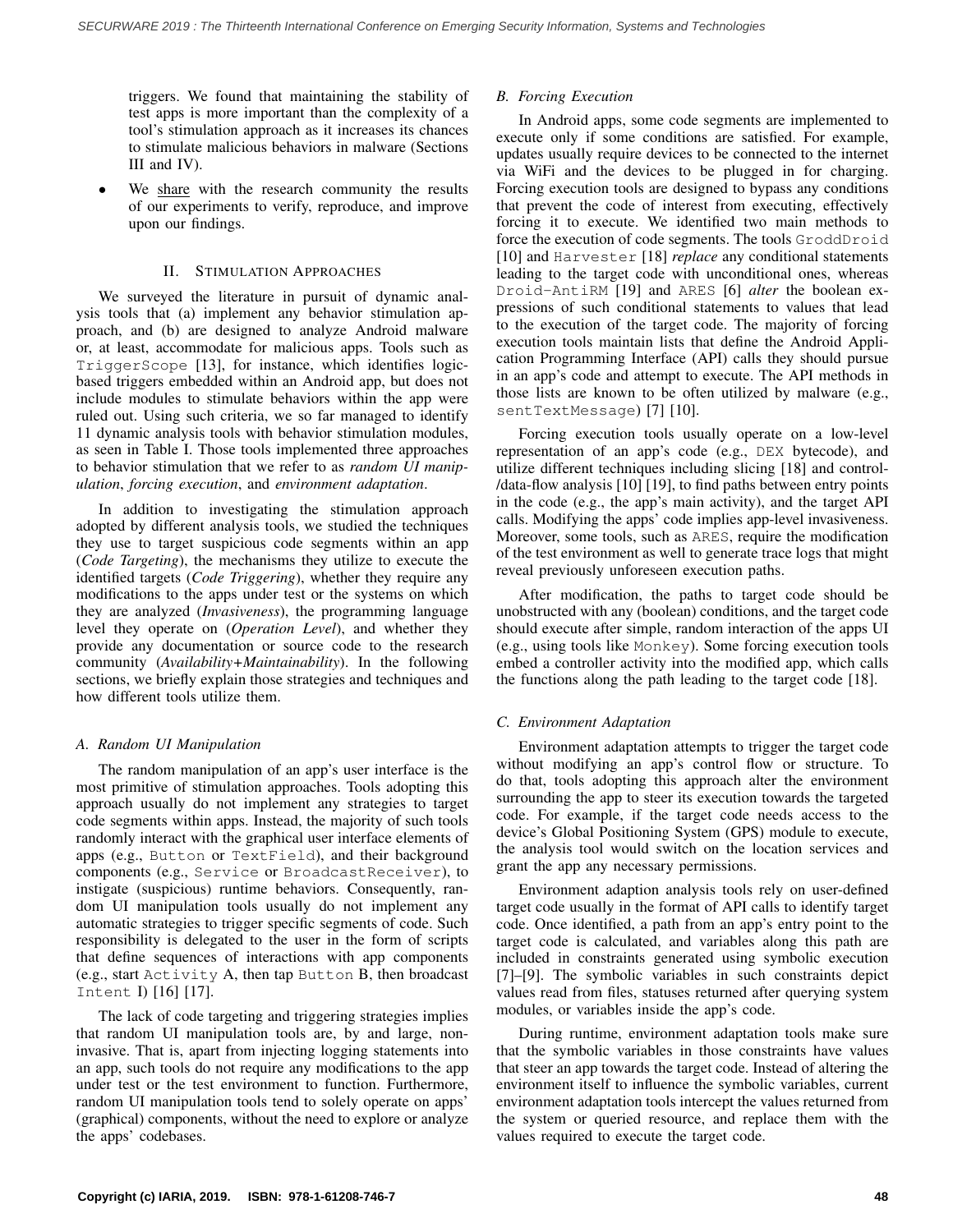<span id="page-2-1"></span>TABLE I. A SUMMARY OF THE IDENTIFIED ANDROID MALWARE DYNAMIC ANALYSIS TOOLS THAT IMPLEMENT A BEHAVIOR STIMULATION APPROACH. THE TOOLS WE UTILIZED DURING OUR EXPERIMENTS ARE HIGHLIGHTED IN RED.

| Tool                        | Stimluation<br>Approach |                                      |                                 | Code<br>Targeting |              |              | Code<br>Triggering |                  | Invasiveness |              |              | Operation<br>Level    |                       |                        | Availability+<br>Maintainability          |                |               |                |
|-----------------------------|-------------------------|--------------------------------------|---------------------------------|-------------------|--------------|--------------|--------------------|------------------|--------------|--------------|--------------|-----------------------|-----------------------|------------------------|-------------------------------------------|----------------|---------------|----------------|
|                             | Random<br>$\subseteq$   | Force<br>$\ensuremath{\text{Execn}}$ | $_{\rm{Env}}$<br>Adapt <u>n</u> | None              | Auto         | Manual       | Random<br>$\Xi$    | $\Omega$<br>ided | Χo           | ddy          | System       | Use<br>⊶<br>Interface | <b>Native</b><br>Code | DEX<br><b>Bytecode</b> | User<br>$\overline{\mathsf{x}}$<br>[anua] | Source<br>Code | Executable(s) | Last<br>Commit |
| SmartDroid [14]             | $\checkmark$            |                                      |                                 | $\checkmark$      |              |              | $\checkmark$       |                  | $\checkmark$ |              |              | $\checkmark$          |                       |                        |                                           |                |               |                |
| CopperDroid [15]            | $\checkmark$            |                                      |                                 |                   | $\checkmark$ |              | $\checkmark$       | $\checkmark$     |              |              | $\checkmark$ |                       | $\checkmark$          | $\checkmark$           |                                           |                |               |                |
| Droidbot [16]               | ✓                       |                                      |                                 | $\checkmark$      |              |              | ◡                  | ╰                | $\checkmark$ |              |              | $\checkmark$          |                       |                        | $\checkmark$                              |                |               | Apr'19         |
| Droidmate-2 [17]            | $\checkmark$            |                                      |                                 | $\checkmark$      |              |              | $\checkmark$       | $\checkmark$     |              |              |              | $\checkmark$          |                       |                        | ✓                                         |                | $\checkmark$  | Jun'19         |
| GroddDroid [10]             |                         | $\checkmark$                         |                                 |                   |              | $\checkmark$ | $\checkmark$       | $\checkmark$     |              |              |              |                       |                       | $\checkmark$           | $\checkmark$                              |                |               |                |
| Harvester [18]              |                         | ✓                                    |                                 |                   |              | $\checkmark$ |                    | $\checkmark$     |              | $\checkmark$ |              |                       |                       | $\checkmark$           | ✓                                         |                |               |                |
| Droid-AntiRM [19]           |                         | $\checkmark$                         |                                 |                   |              | $\checkmark$ | $\checkmark$       |                  |              |              |              |                       |                       | $\checkmark$           |                                           |                |               |                |
| ARES [6]                    |                         | $\checkmark$                         |                                 |                   |              |              | $\checkmark$       |                  |              |              |              |                       |                       | $\checkmark$           |                                           |                |               | Apr'18         |
| IntelliDroid <sup>[9]</sup> |                         |                                      |                                 |                   |              | $\checkmark$ |                    | $\checkmark$     |              |              |              |                       |                       | $\checkmark$           |                                           |                |               | Dec'16         |
| FuzzDroid <sup>[7]</sup>    |                         |                                      | $\checkmark$                    |                   |              | $\checkmark$ |                    | $\checkmark$     |              | $\checkmark$ |              | $\checkmark$          |                       | $\checkmark$           |                                           | $\checkmark$   | ✓             | Feb'17         |
| Malton <sup>[8]</sup>       |                         |                                      | $\checkmark$                    |                   | $\checkmark$ | ✓            |                    | $\checkmark$     | $\checkmark$ |              |              |                       | $\checkmark$          |                        |                                           |                |               |                |

To calculate the aforementioned constraints, the analysis tools usually operate on a low-level representation of the apps' code, such as DEX bytecode [\[7\]](#page-5-8) [\[9\]](#page-5-9) or on native code executed on Android Runtime (ART) layer [\[8\]](#page-5-18). In terms of invasiveness, Malton does not modify the apps or their testing environments, IntelliDroid needs a modified version of the Android operating system to include a service that feeds the app during execution with the values required to satisfy the constraints, and FuzzDroid injects logging statements into the apps for a similar purpose along with tracking the execution paths.

### III. EXPERIMENTS

<span id="page-2-0"></span>*a) Tools:* Out of the 11 tools we identified so far, only six offered their source code or executables to the research community, which we attempted to install, configure, and test. Unfortunately, half of the remaining tools (i.e., three tools), either (a) were incomplete and needed a further extension before being used, or (b) did not deliver the functionality described in their respective papers. For example, the tool FuzzDroid needed to be extended to accommodate for different types of sensitive API calls apart from Short Message Service (SMS)-related ones. Furthermore, after obtaining the source code of the tool ARES, following the instructions available on its website to compile a customized version of the Android kernel, setting up and running it against the *EvaDroid* dataset, we could not reproduce the results reported in its paper [\[6\]](#page-5-5), primarily because the tool did not manage to trigger the payloads in such apps. Consequently, we ran our experiments using the three remaining tools, namely Droidbot, GroddDroid, and IntelliDroid, which fortunately respectively represent the stimulation approaches of *random UI manipulation*, *forcing execution*, and *environment adaptation*.

*b) Datasets:* We ran the aforementioned three tools against four datasets of synthetic and real Android malicious apps. The first dataset we considered is *EvaDroid* [\[6\]](#page-5-5), which comprises 24 manually-developed, synthetic malicious apps that implement different types of schedulers (e.g., timebased, virtualization fingerprinters, battery status checkers, etc.). The second dataset, referred to as *Repackman*, comprises 30 synthetic malicious apps automatically generated using the Repackman tool [\[4\]](#page-5-3) by grafting trigger-protected malicious payloads into benign apps from the Google Play store. The third dataset is a random sample of 30 malicious apps drawn from the *Piggybacking* dataset, which includes real-world Android repackaged malware [\[12\]](#page-5-10). The distribution of malware types in this dataset is Adware (63%), Riskware (17%), Trojan (16.1%), and Spyware (3%). Lastly, we drew a random sample of 130 malicious apps out of 24,553 from the *AMD* dataset including different families and types of Android malware (e.g., Adware (57.7%), Trojan (27.78%), and Ransomware (8.74%)) [\[5\]](#page-5-4).

#### *A. Results*

Table [II](#page-3-1) summarizes the results obtained from our experiments. For each dataset, we calculated the average time taken (in seconds) by each tool to analyze an app (AT), the percentage of apps that were successfully analyzed (AA), and whether the malicious payloads embedded within the apps were triggered (PT) and found in the logs of the successfully analyzed apps. The time taken by Droidbot to analyze apps seems constant across different datasets because we allowed the tool to run for five minutes per app.

We defined an analysis to be successful if a tool that monitors the API calls issued by an app during runtime, Droidmon [\[20\]](#page-5-19), managed to generate a log for an app. Droidmon monitors a defined list of API calls that (a) interact with sensitive system resources (e.g., user contacts), or (b) are known to be widely-adopted by malicious apps (e.g., sending and receiving SMS messages). We made sure to synchronize the lists of API calls targeted by GroddDroid and IntelliDroid and monitored by Droidmon itself. This means that stimulation tools, for example, GroddDroid, would attempt to target and execute the same API calls that are monitored and logged by Droidmon. Such synchronization is the only modification we made to the analysis tools. To automate the process of analysis, we wrote scripts that iterate over the apps in a dataset, launches the analysis tool, and downloads any logs generated by Droidmon from the virtual device on which the analysis was performed. We manually examined the generated Droidmon logs of each analyzed app to inspect whether any of its malicious payload(s) have exhib-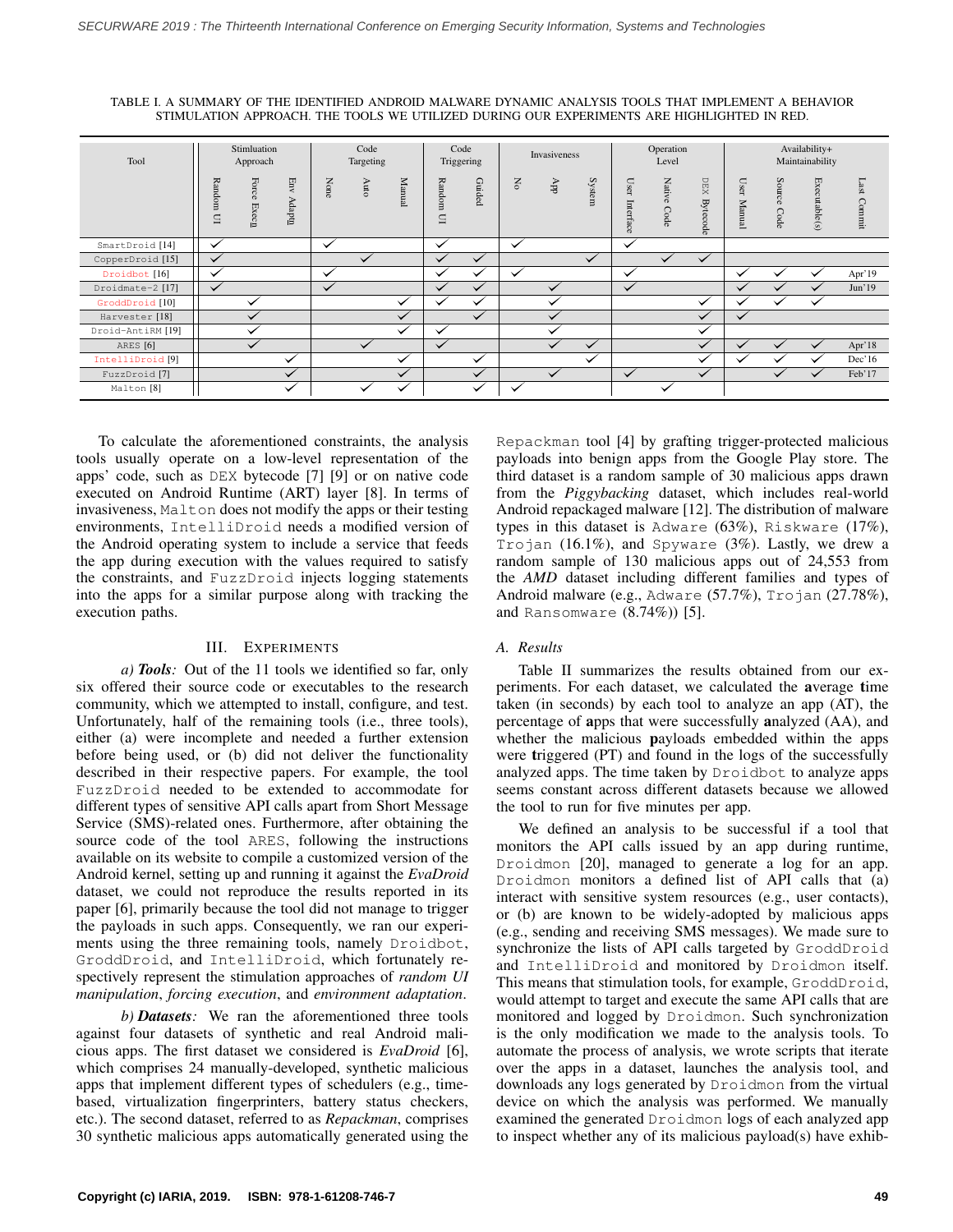<span id="page-3-1"></span>

| Dataset      |        | EvaDroid |     |        | Repackman |       |         | Piggybacking |        | AMD    |        |        |  |
|--------------|--------|----------|-----|--------|-----------|-------|---------|--------------|--------|--------|--------|--------|--|
|              | AT     | AA       | PT  | AT     | AA        | PТ    | AT      | AA           | PТ     | AT     | AA     | PT     |  |
| Droidbot     | 305.6  | $100\%$  | 17% | 304.45 | $100\%$   | $0\%$ | 305.89  | 96.67%       | 86.20% | 306.34 | 76.15% | 54.54% |  |
| GroddDroid   | 104.45 | 100%     | 37% | 1434.2 | 40%       | $0\%$ | 2629.22 | 66.33%       | 68.42% | 209.26 | 57.69% | 46.67% |  |
| IntelliDroid | N/A    | 100%     | 33% | N/A    | 43%       | $0\%$ | N/A     | 46.67%       | 71.42% | N/A    | 79.23% | 42.67% |  |

TABLE II. A SUMMARY OF THE RESULTS OBTAINED FROM OUR EXPERIMENTS.

ited. For the synthetic malware datasets, the inspection was straightforward, especially since the malicious payloads were merely logging messages or Toast messages that indicate the execution of the targeted code (e.g., *Evil Payload Triggered!!*). We made sure that the analysis tools and Droidmon do indeed target and monitor such logging statements, respectively. As for apps in the *Piggybacking* and *AMD* datasets, we relied on the information available on VirusTotal [\[21\]](#page-5-20) or provided by the dataset authors about the apps' behaviors.

#### IV. DISCUSSION

<span id="page-3-0"></span>In this section, we attempt to answer the research questions (Q1), (Q2), and (Q3) that we postulated in Section [I.](#page-0-0)

### Q1

How well can the current behavior stimulation tools stimulate scheduled malicious behaviors embedded in (synthetic) Android malware?

On the *EvaDroid* dataset, despite managing to outperform their simpler counterpart, Droidbot, the more sophisticated analysis tools GroddDroid and IntelliDroid performed mediocrely on such dataset, given the simplicity of its apps and the schedulers they utilize. Moreover, we noticed that some of the tools managed to analyze and trigger the payloads in apps that other tools did not manage to either successfully analyze or to reveal their payloads. For example, GroddDroid managed to uniquely trigger the payloads in the apps *accelH* and *network1*, whereas IntelliDroid triggered the payloads in *adbPortDetector*, *installedApps*, *qemuFingerprinting*, and *uptime*. Collectively, the three tools successfully analyzed and triggered the payloads in 13 (54%) out of 24 apps in the *EvaDroid* dataset, which continues to be a less than expected percentage.

The performance of all tools worsened on the *Repackman* dataset. While this can be expected from simple approaches as Droidbot's, this result is indeed not expected from GroddDroid and IntelliDroid. One possible reason of failing to trigger such payloads is the inability of the GroddDroid and IntelliDroid to successfully analyze around 60% of the apps in the dataset, which might be a result of runtime errors rather than technical shortcomings. Upon futher investigation, we found that apps tested using GroddDroid did not generate any Droidmon logs as they encountered various types of runtime exceptions, mostly related to calling methods in classes that are yet to be loaded (e.g., java.lang.NullPointerException and android.os.DeadObjectException). A possible reason behind this behavior could be GroddDroid's technique of skipping over specific code segments and conditions in order to execute the targeted code. As for IntelliDroid, unlike GroddDroid, we did not find any evidence of crashes in the system logs we downloaded from the virtual devices. In other words, failure to target and/or trigger any payloads in the apps might be due to some deficiencies in the tool's approach. We consider the failure of both tools to trigger such payloads as a significant source of concern, given the ability to generate hundreds of malicious apps using such automated method and the simplicity of the triggers injected into those apps.

The tools' performances on the *AMD* dataset are indeed more balanced, yet raise other concerns. The majority of malicious apps in this dataset makes use of schedulers that delay the execution of the apps' malicious payloads [\[5\]](#page-5-4). So, we expected Droidbot to be outperformed by the other tools in terms of triggering scheduled malicious payloads. However, as implied by the (PT), Droidbot slightly outperformed GroddDroid and IntelliDroid. Similar to the *EvaDroid* dataset, we found that the three tools complemented one another in terms of apps they uniquely managed to trigger their payloads. Between the three tools, the payloads of 122 (93.84%) out of 130 apps were successfully triggered. We investigated the apps that tools uniquely analyzed and triggered in pursuit of patterns that might indicate the strengths of some of the tools.

On the one hand, Droidbot managed to uniquely trigger the payloads in three apps that belong to different malware types (i.e., Ransomware, Trojan, and Adware). The other tools could not identify any code to target within such apps. On the other hand, GroddDroid and IntelliDroid managed to trigger malicious payloads in 19 apps that Droidbot did not manage to trigger. We found the payloads in ten of those apps were uniquely triggered by IntelliDroid, whereas six were uniquely triggered by GroddDroid.

In pursuit of any differences between the apps successfully analyzed by each tool, we consulted VirusTotal and retrieved the labels given by different scanners to each app, the last time an app was modified (i.e., roughly its development date), and the Android Software Development Kit (SDK) versions an app supports according to its AndroidManifest.xml file. Firstly, the VirusTotal labels did not reveal any patterns vis-à-vis the malware families or types that each tool excels at analyzing. In other words, we could not find any evidence that suggests, for example, that GroddDroid can uniquely trigger payloads embedded in Trojans or the DroidKungFu malware family. The tools also shared the average year in which a malicious app was last modified and presumably developed viz., 2013, and the average minimum SDK supported by the apps they uniquely triggered their payloads (i.e., API level 6).

The results we observed imply, we argue, that the success of a tool to trigger the payloads in any given malicious app hinges on the app itself (e.g., its functionalities, utilized permissions, used libraries, etc.). Furthermore, the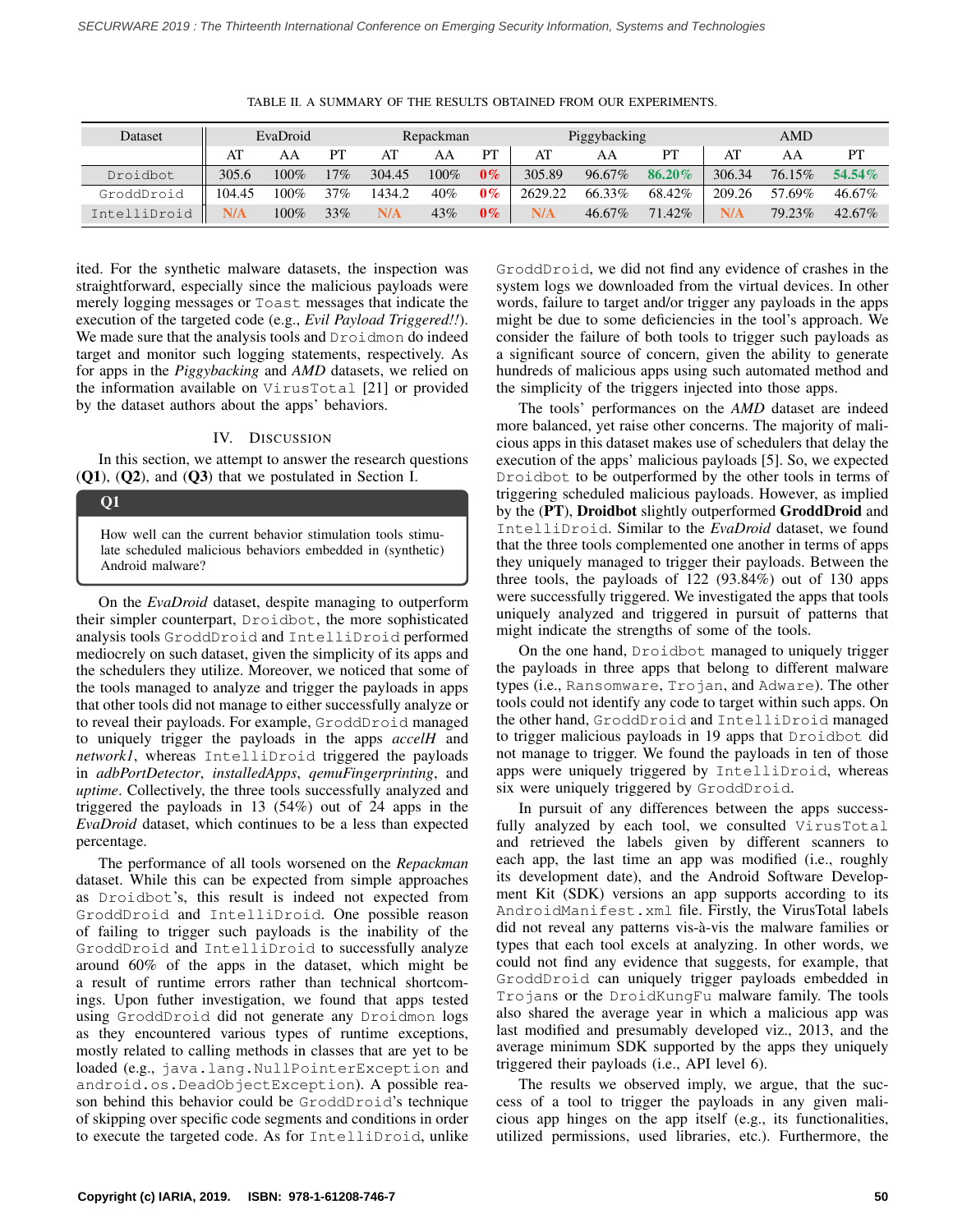poor performance of older tools such as GroddDroid and IntelliDroid on apps in the *Repackman* dataset, which are newer than those in other datasets, implies that such tools do not generalize to newer apps with newer technologies (e.g., runtime permissions), or are meant to run on newer versions of Android. Consequently, as discussed earlier, the analysis of any given app should be carried out collectively using different analysis tools to increase the likelihood of successful analysis and payload triggering.

# Q2

How difficult is it to trigger malicious behaviors dwelling in Android malware found in the wild (e.g., app marketplaces)?

To answer  $(Q2)$ , we use the performance of Droidbot on the *Piggybacking* and *AMD* datasets as an indication of the difficulty to trigger the malicious payloads in an app. If Droidbot's simple random UI manipulation stimulation approach stimulates any malicious behaviors in an app, we infer that complex schedulers did not protect such malicious behaviors and, hence, were easy to stimulate. The decent performance of Droidbot's simple random UI manipulation implies that authors of Android malware in the *Piggybacking* dataset did not graft the legitimate apps they repackaged with sophisticated schedulers. We found that the majority of the malicious apps in the *Piggybacking* dataset comprise Adware, which usually focuses on the monetary gain rather than stealth and sophistication [\[12\]](#page-5-10). That is to say, the authors of Adware would rather trigger their malicious or *potentially unwanted* payloads as soon as possible to maximize their profit than hide the true intentions of their apps, especially since displaying more advertisements or implicitly rerouting their revenues does not bother device users or interrupt their usage as much as other more notorious breeds of malware (e.g., Ransomware). In this context, albeit unexpected, the performance of Droidbot is not necessarily surprising. Droidbot's performance is not replicated in case of the *AMD* dataset, which implies the use of more sophisticated schedulers and triggers. Nevertheless, given the simplicity of its approach, the tool managed to trigger the malicious payloads embedded within more than 50% of the dataset's apps. Similar to the *Piggybacking* dataset, the majority of malware types in *AMD* is Adware, which may have facilitated the tool's task.

So, we argue that using stimulation approaches as simple as random UI manipulation, a subset of the malicious behaviors found in some real-world Android malware types (e.g., Adware) or indications of their presence (e.g., fingerprinting the device), might be revealed. Otherwise, the existence of (complex) schedulers in apps noticeably hinders the performance of all tools.

## Q3

What are the limitations that face some of the current analysis tools and their behavior stimulation approaches?

In addressing  $(Q3)$ , we identified the following limitations facing the analysis tools we examined so far. Firstly, apart from Droidbot, the utilized tools were either too slow in targeting code and devising strategies to trigger it or required manual operation, such as IntelliDroid (hence the N/A in Table [II\)](#page-3-1). Secondly, the approaches adopted by GroddDroid and IntelliDroid, seemed to have undermined the stability of the apps, which hindered their successful analysis. Being a pre-requisite for payload triggering, we believe that this has negatively affected the ability of such tools to trigger payloads. Lastly, we noticed that all tools could only analyze apps compatible with the Android versions that the tools target. That is to say, the tools seem to be limited to the environments within which they were implemented and evaluated. With the lack of maintainability, the analysis tools we examined cease to cope with the frequently changing structures and behaviors of Android (malicious) apps, rendering them obsolete within a few years.

# V. LIMITATIONS AND FUTURE WORK

*a) Dataset Size:* As discussed in Section [III,](#page-2-0) one of the main criteria in evaluating the performance of a behavior stimulation approach is its ability to trigger malicious behaviors embedded within the apps. To make sure that payloads have indeed triggered, especially in real-world malware, we manually inspected the Droidmon logs generated by the dynamic analysis tool. Using the entire corpus of the *Piggybacking* and *AMD* datasets and the logs generated from their apps by each of the three analysis tools means manually analyzing around 77,859 logs. So, we randomly selected apps from those datasets for our experiments, in order to have a sample that, we argue, represents the entire population of apps, their trends, triggers, and payloads.

*b) Subset of Tools:* The second limitation is the utilization of a subset of dynamic analysis tools we identified in Section [II:](#page-1-0) out of 11 analysis tools, we ran our experiments using three tools. In order not to mistakenly claim that a particular tool is incapable of stimulating malicious behaviors during our preliminary experiments, we only considered tools that we could set up correctly, and that exhibit the behaviors described in their corresponding papers.

*c) Future Work:* Our future work is planned to address the aforementioned two limitations. Firstly, we wish to increase the sizes of the datasets we use during our experiments. The challenge, however, is to devise a method to semiautomatically investigate the logs generated for different apps, and decide upon whether the payloads residing in the apps have triggered. Secondly, we wish to continue surveying the literature for more dynamic analysis tools in pursuit of different approaches to behavior stimulation. Along with the tools we already identified, we wish to re-run our experiments on larger datasets of Android malware. As for tools we did not manage to set up or execute, we wish to investigate the reasons behind their unexpected behaviors after consulting their developers.

### VI. RELATED WORK

In [\[22\]](#page-5-21), Sadeghi et al. perform a large scale study on the approaches and techniques used to assess the security of Android apps in general. Among the plethora of tools discussed in this study, dynamic analysis tools that implement behavior stimulation approaches (e.g., GroddDroid), are discussed. However, the study does not consider behavior stimulation as a technique to distinguish between tools and, hence, does not discuss it. Tam et al., in [\[1\]](#page-5-0), do consider behavior stimulation approaches in surveying the literature for static and dynamic tools and discuss those specifically built to analyze Android